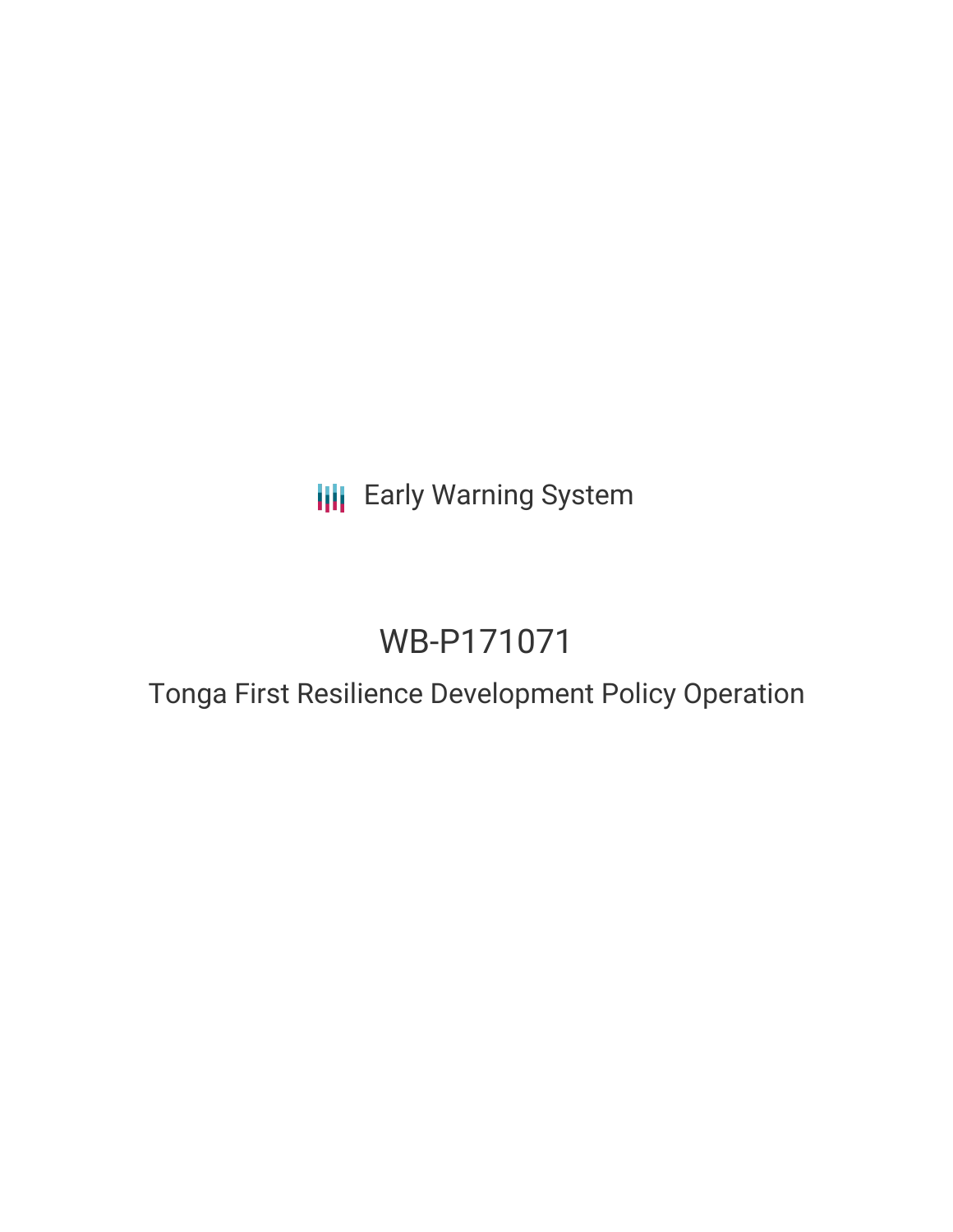



#### **Quick Facts**

| <b>Countries</b>               | Tonga               |
|--------------------------------|---------------------|
| <b>Financial Institutions</b>  | World Bank (WB)     |
| <b>Status</b>                  | Proposed            |
| <b>Bank Risk Rating</b>        | U                   |
| <b>Borrower</b>                | Government of Tonga |
| <b>Sectors</b>                 | Law and Government  |
| <b>Investment Type(s)</b>      | Loan                |
| <b>Investment Amount (USD)</b> | $$5.50$ million     |
| <b>Project Cost (USD)</b>      | $$5.50$ million     |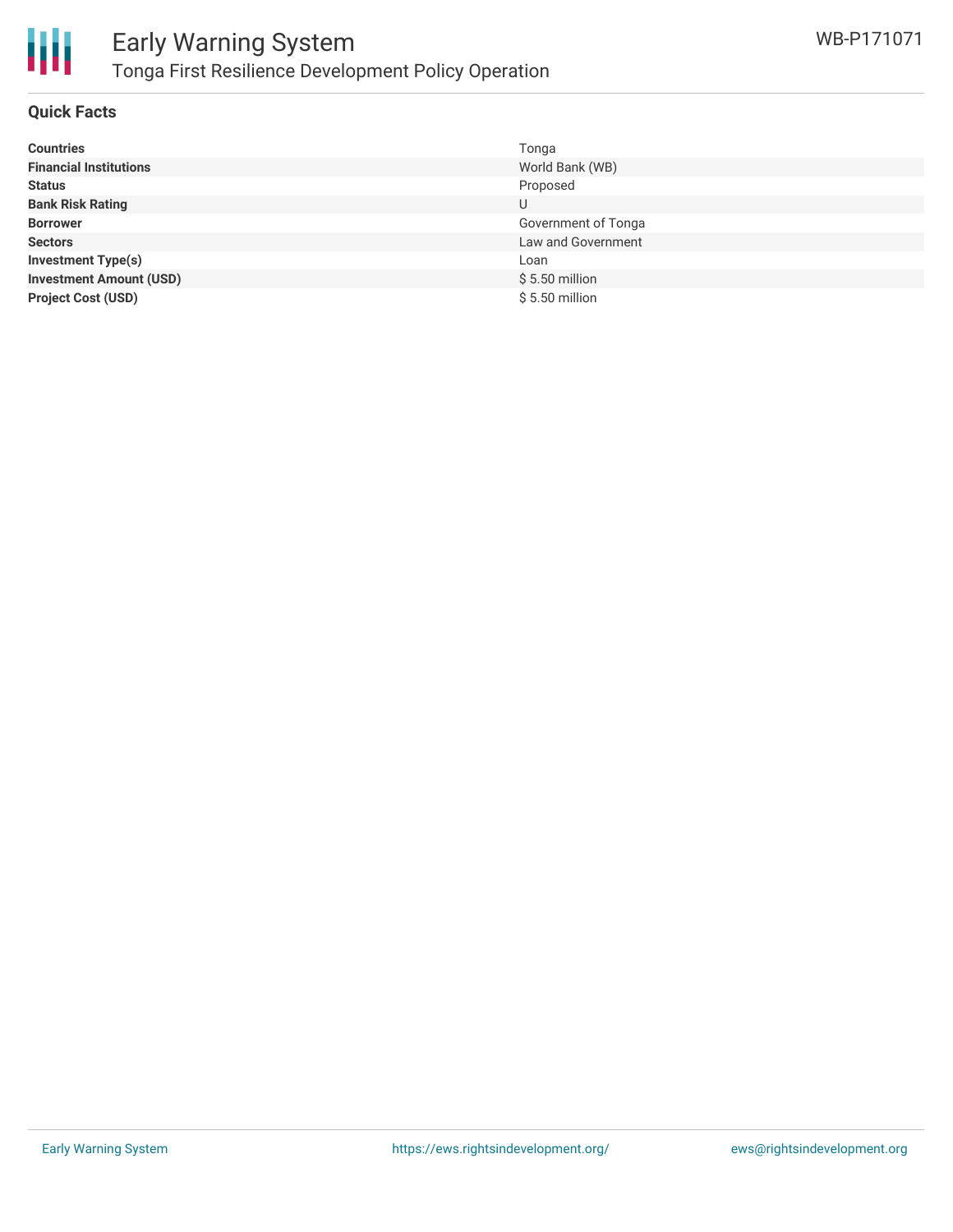

#### **Project Description**

According to bank documents, "The proposed program supports policy reforms under three pillars: i) strengthen public finances; ii) enhance resilience to the effects of climate change and natural disasters; and iii) improve skills and labor mobility. To strengthen public finances, policy actions include: the adoption of new revenue services regulations to strengthen revenue compliance and collection; the introduction of a fiscal target for the cash liquidity buffer to support fiscal discipline; and the strengthening of the new public-sector remuneration framework and Performance Management System (PMS). To enhance resilience to the effects of natural disasters, this operation supports: the establishment of an overarching policy framework to enhance the quality and timeliness of future event-specific housing reconstruction programs; and a new policy to improve the management, recording and reportingof public fixed asset. To support improved skills and labor mobility, the operation supports: the adoption of a new TVET sector policy framework to support greater sectoral coordination and alignment between skills training and labor market needs; and the introduction of the nation's first labor mobility strategy to maximize the development impact of overseas employment opportunities while mitigating the negative social effects."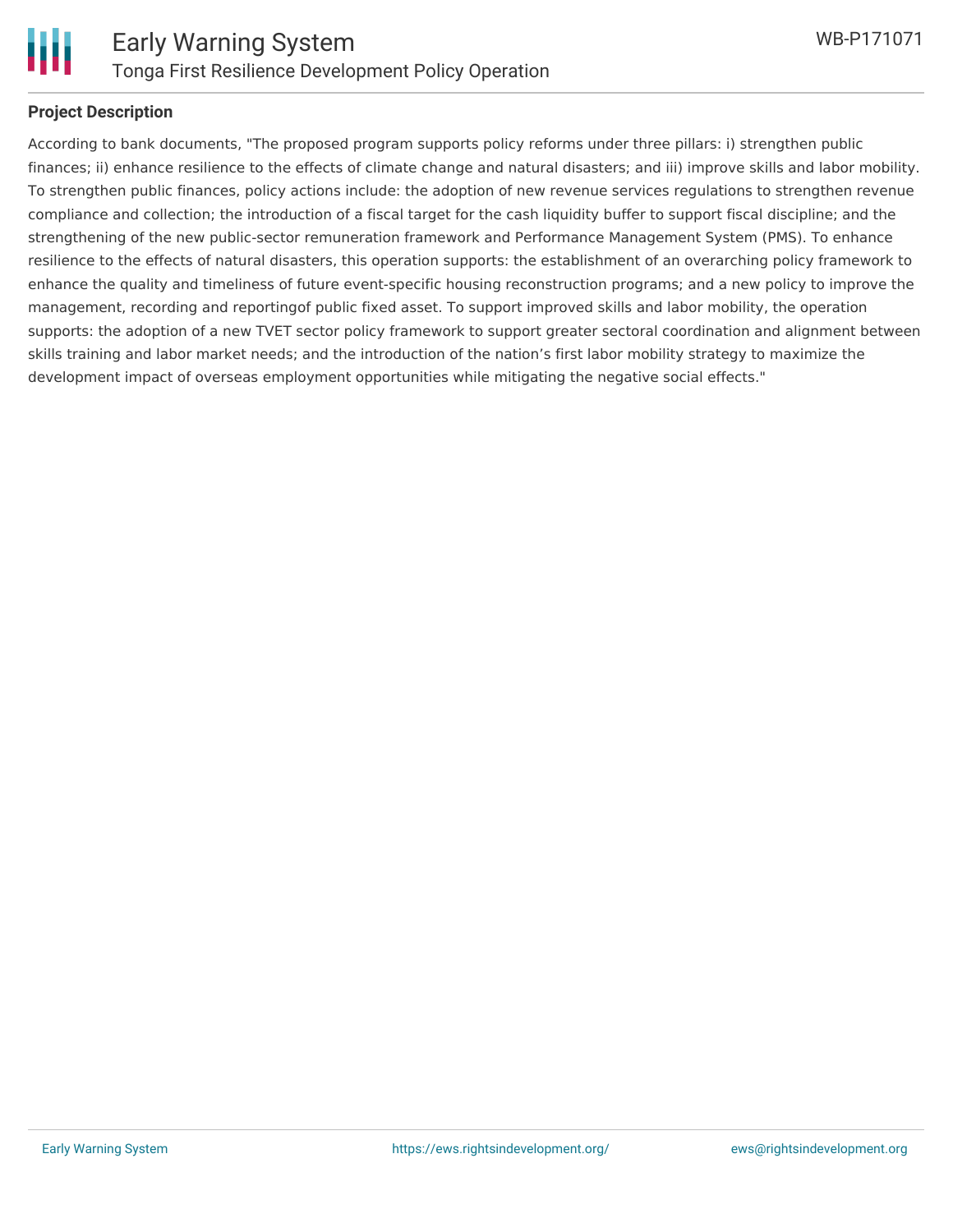

## Early Warning System Tonga First Resilience Development Policy Operation

#### **Investment Description**

World Bank (WB)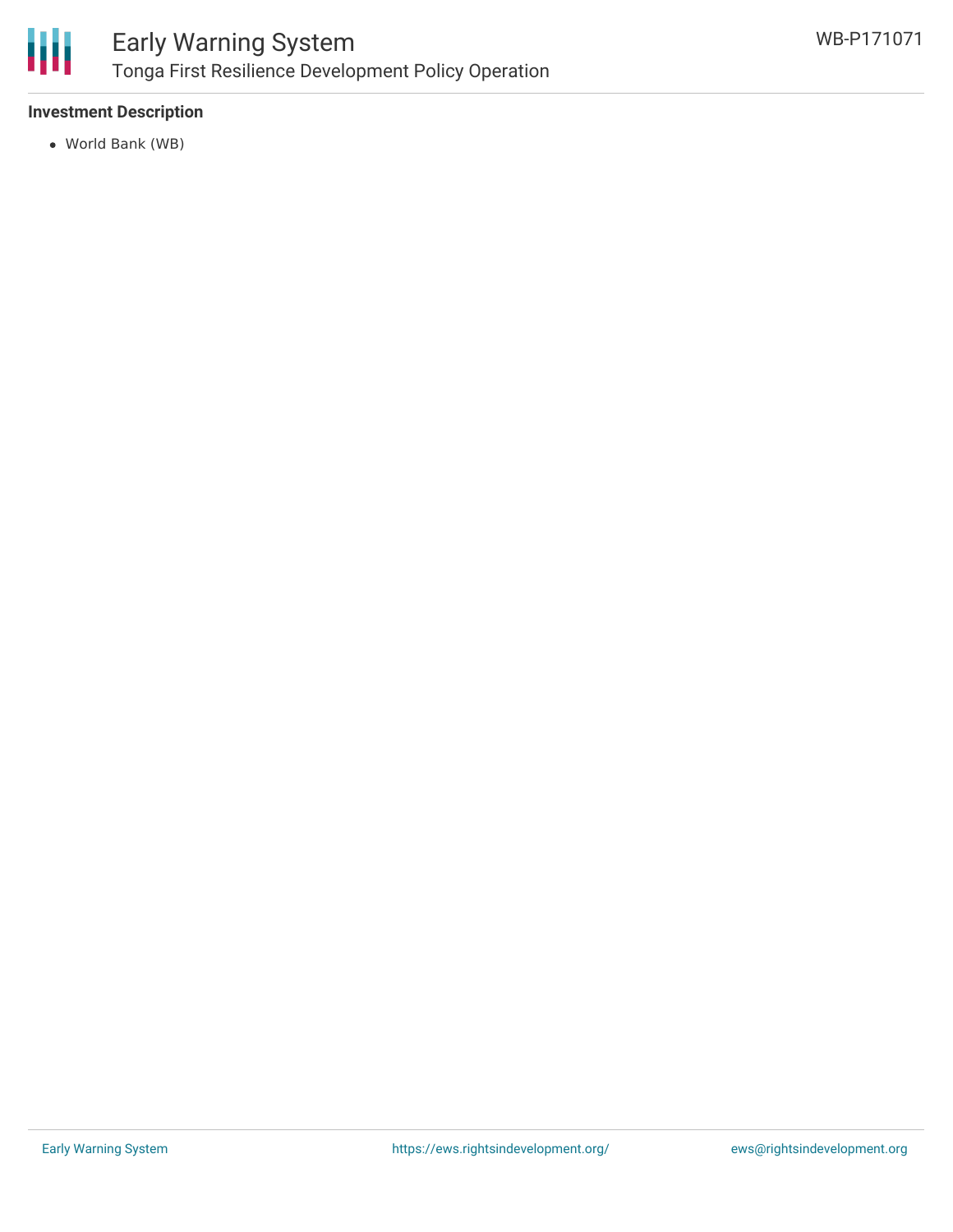

#### **Contact Information**

**World Bank** Andrew Blackman, Economist

#### **Borrower/Client/Recipient**

Kingdom of Tonga Pohiva Tu'i'onetoa Minister of Finance [minister@finance.gov.to](mailto:minister@finance.gov.to)

#### **Implementing Agencies**

Ministry of Finance Balwyn Faotusia, Chief Executive Officer bfaotusia@finance.gov.to

#### **ACCOUNTABILITY MECHANISM OF WORLD BANK**

The World Bank Inspection Panel is the independent complaint mechanism and fact-finding body for people who believe they are likely to be, or have been, adversely affected by a World Bank-financed project. If you submit a complaint to the Inspection Panel, they may investigate to assess whether the World Bank is following its own policies and procedures for preventing harm to people or the environment. You can contact the Inspection Panel or submit a complaint by emailing ipanel@worldbank.org. You can learn more about the Inspection Panel and how to file a complaint at: <http://ewebapps.worldbank.org/apps/ip/Pages/Home.aspx> .